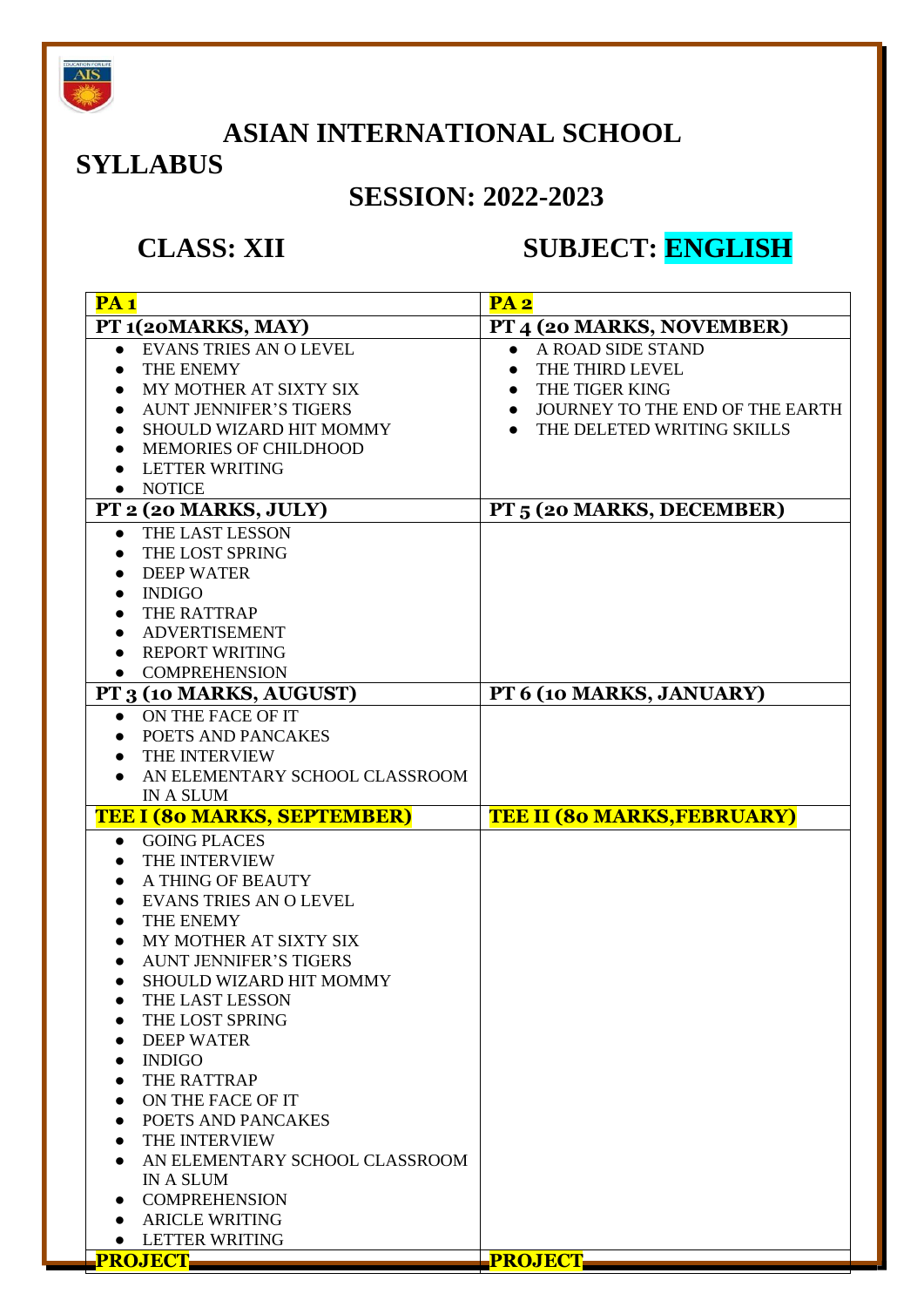# sUBJECT: HISTORY (027)

| <b>PA1</b>                                  |                                     |
|---------------------------------------------|-------------------------------------|
| PT 1(20MARKS, MAY)                          |                                     |
| 1. BRICK BEADS AND BONES                    |                                     |
|                                             | 2. KINGS, FARMERS AND TOWNS-EARLY   |
|                                             | STATES AND ECONOMIES (SELECTED      |
| PORTION)                                    |                                     |
| PT 2 (20 MARKS, JULY)                       |                                     |
|                                             | 2. KINGS, FARMERS AND TOWNS-        |
|                                             | <b>EARLY STATES AND ECONOMIES</b>   |
| (SELECTED PORTION)                          |                                     |
|                                             | 3. KINSHIP, CASTE AND CLASS-        |
| <b>EARLY SOCIETIES</b>                      |                                     |
| 4. THINKERS, BELIEFS AND                    |                                     |
| <b>BUILDINGS-CULTURAL</b>                   |                                     |
| DEVELOPMENTS (SELECTED                      |                                     |
| PORTION)                                    |                                     |
| PT 3 (10 MARKS, AUGUST)                     |                                     |
| 5. THROUGH THE EYES OF TRAVELLERS           |                                     |
| <b>6. BHAKTI-SUFI TRADITIONS-CHANGES IN</b> |                                     |
| RELIGIOUS BELIEFS AND DEVOTIONAL            |                                     |
| TEXTS (SELECTED PORTION)                    |                                     |
|                                             |                                     |
| <b>TEE I (80 MARKS, SEPTEMBER)</b>          |                                     |
| 7. AN IMPERIAL CAPITAL: VIJAYANAGARA        |                                     |
| 8. PEASANTS, ZAMINDARS AND THE STATE        |                                     |
|                                             | ALL CHAPTERS FROM PT-1, PT-2 & PT-3 |
|                                             |                                     |

**PRACTICAL 20 MARKS**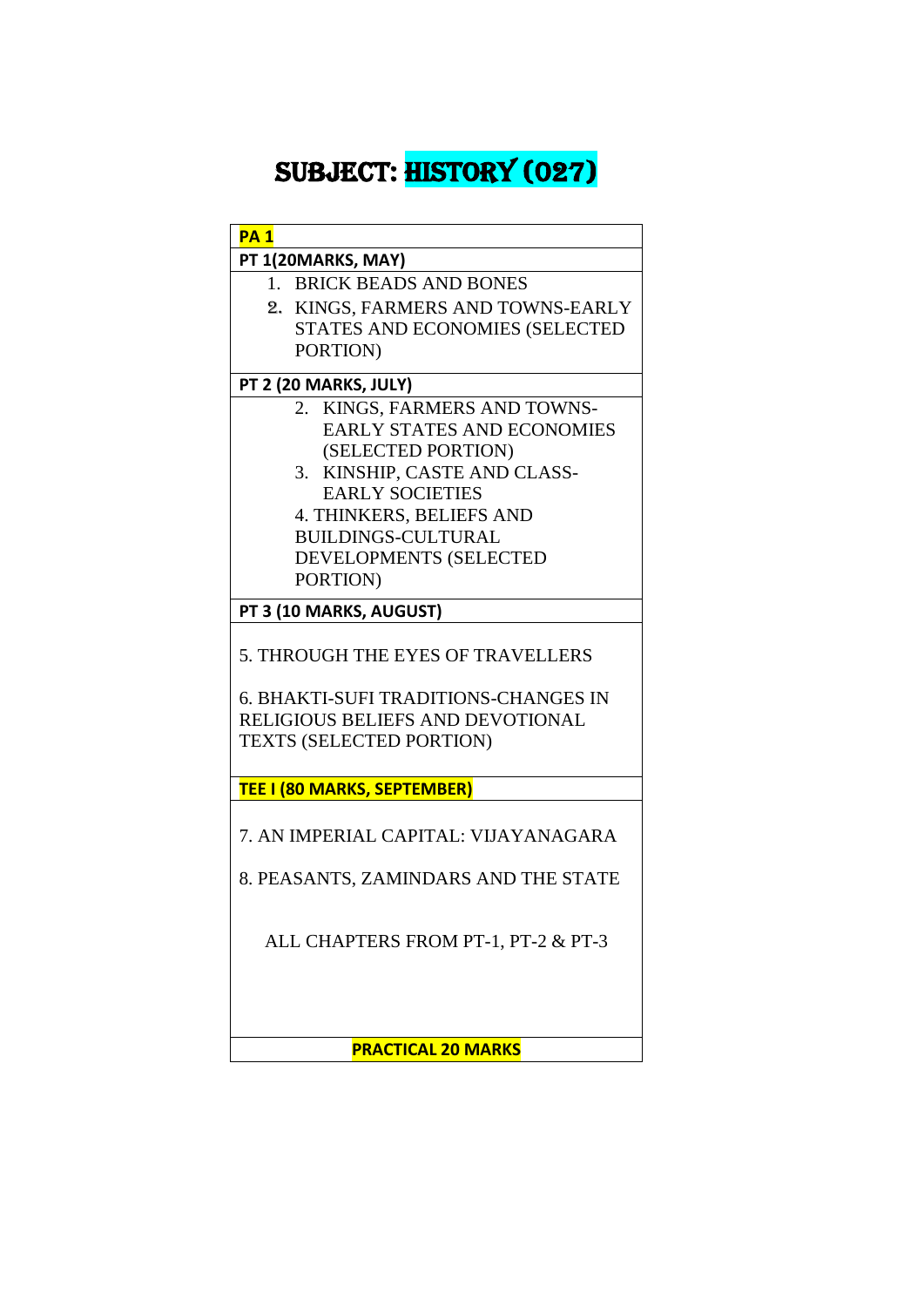### SUBJECT: POLITICAL SCIENCE(028)

**PA 1**

**PT 1(20MARKS, MAY)**

1.COLD WAR ERA AND NON-ALIGNED MOVEMENT

2.THE END OF BIPOLARITY

**PT 2 (20 MARKS, JULY)**

3. ALTERNATIVE CENTRE OF POWER

4. CONTEMPORARY SOUTH EAST ASIA

5. INTERNATIONAL ORGANISATION

6. GLOBALISATION

**PT 3 (10 MARKS, AUGUST)**

7. CHALLENGES OF NATION-BUILDING

8.PLANED DEVELOPMENT

9.INDIA'S FOREIGN POLICY

**TEE I (80 MARKS, SEPTEMBER)**

+ ALL CHAPTERS FROM PT-1, PT-2 & PT-3

**PRACTICAL 20 MARKS**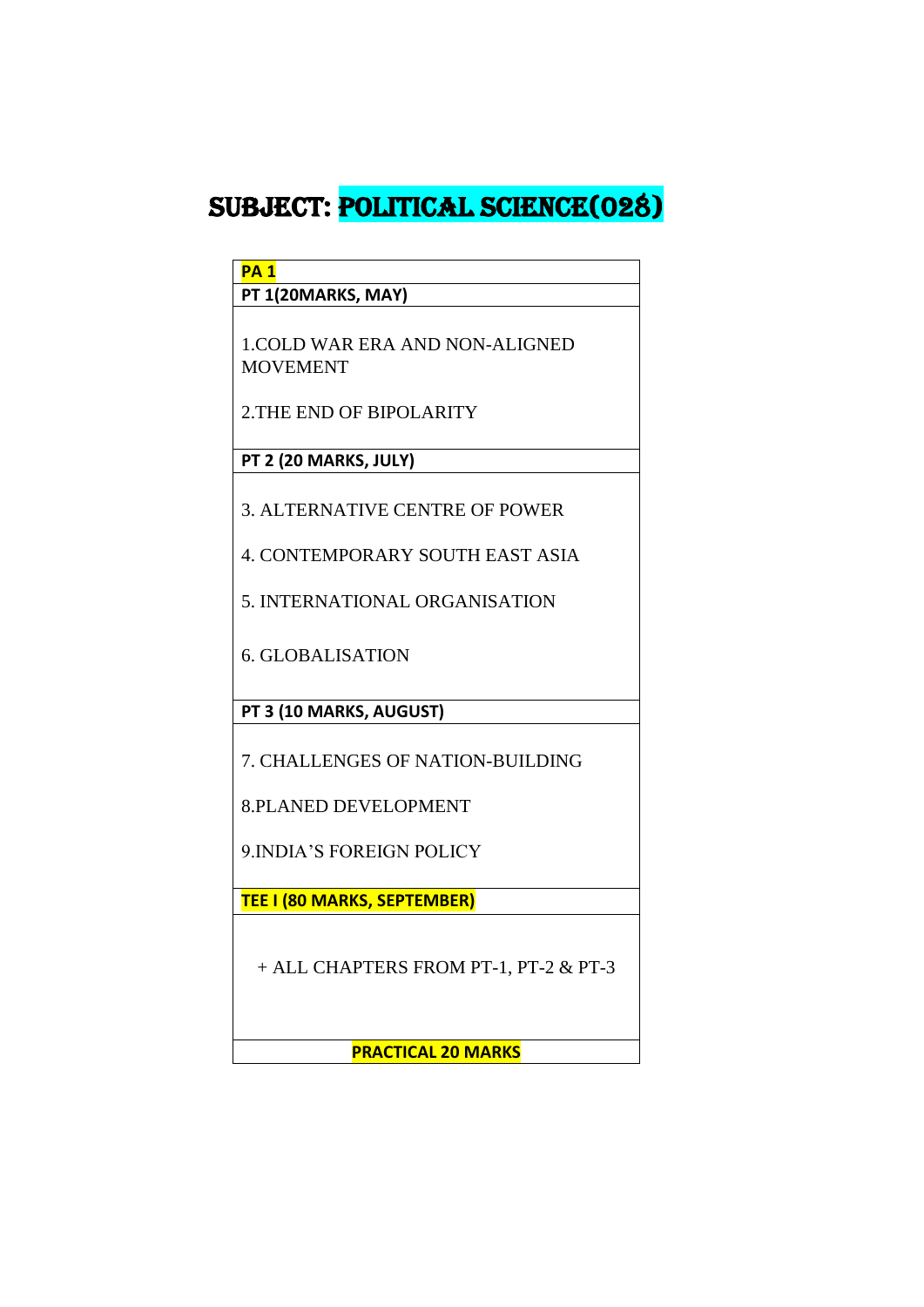# SUBJECT: SOCIOLOGY

| PT 1(20MARKS, MAY)<br>The Demographic Structure of the<br><b>Indian Society</b><br>Social Institutions: Continuity and<br><b>Change (Selected Portions)</b><br>PT 2 (20 MARKS, JULY)<br>Social Institutions: Continuity and<br>Change<br>Market as a Social Institution<br>PT 3 (10 MARKS, AUGUST)<br>Patterns of Social Inequality and<br>Exclusion<br>TEE I (80 MARKS, SEPTEMBER)<br>The Challenges of Cultural Diversity<br><b>Structural Change</b><br><b>Cultural Change</b><br>The Demographic Structure of the<br><b>Indian Society</b><br>Social Institutions: Continuity and<br>Change |
|-------------------------------------------------------------------------------------------------------------------------------------------------------------------------------------------------------------------------------------------------------------------------------------------------------------------------------------------------------------------------------------------------------------------------------------------------------------------------------------------------------------------------------------------------------------------------------------------------|
|                                                                                                                                                                                                                                                                                                                                                                                                                                                                                                                                                                                                 |
|                                                                                                                                                                                                                                                                                                                                                                                                                                                                                                                                                                                                 |
|                                                                                                                                                                                                                                                                                                                                                                                                                                                                                                                                                                                                 |
|                                                                                                                                                                                                                                                                                                                                                                                                                                                                                                                                                                                                 |
|                                                                                                                                                                                                                                                                                                                                                                                                                                                                                                                                                                                                 |
|                                                                                                                                                                                                                                                                                                                                                                                                                                                                                                                                                                                                 |
|                                                                                                                                                                                                                                                                                                                                                                                                                                                                                                                                                                                                 |
|                                                                                                                                                                                                                                                                                                                                                                                                                                                                                                                                                                                                 |
|                                                                                                                                                                                                                                                                                                                                                                                                                                                                                                                                                                                                 |
|                                                                                                                                                                                                                                                                                                                                                                                                                                                                                                                                                                                                 |
|                                                                                                                                                                                                                                                                                                                                                                                                                                                                                                                                                                                                 |
|                                                                                                                                                                                                                                                                                                                                                                                                                                                                                                                                                                                                 |
|                                                                                                                                                                                                                                                                                                                                                                                                                                                                                                                                                                                                 |
|                                                                                                                                                                                                                                                                                                                                                                                                                                                                                                                                                                                                 |
|                                                                                                                                                                                                                                                                                                                                                                                                                                                                                                                                                                                                 |
|                                                                                                                                                                                                                                                                                                                                                                                                                                                                                                                                                                                                 |
|                                                                                                                                                                                                                                                                                                                                                                                                                                                                                                                                                                                                 |
|                                                                                                                                                                                                                                                                                                                                                                                                                                                                                                                                                                                                 |
|                                                                                                                                                                                                                                                                                                                                                                                                                                                                                                                                                                                                 |
|                                                                                                                                                                                                                                                                                                                                                                                                                                                                                                                                                                                                 |
|                                                                                                                                                                                                                                                                                                                                                                                                                                                                                                                                                                                                 |
| Market as a Social Institution                                                                                                                                                                                                                                                                                                                                                                                                                                                                                                                                                                  |
| Patterns of Social Inequality and                                                                                                                                                                                                                                                                                                                                                                                                                                                                                                                                                               |
| Exclusion                                                                                                                                                                                                                                                                                                                                                                                                                                                                                                                                                                                       |
|                                                                                                                                                                                                                                                                                                                                                                                                                                                                                                                                                                                                 |
| <b>PROJECT</b>                                                                                                                                                                                                                                                                                                                                                                                                                                                                                                                                                                                  |
| Topic to be chosen with reference to                                                                                                                                                                                                                                                                                                                                                                                                                                                                                                                                                            |
| Unit 7 : Indian Society.                                                                                                                                                                                                                                                                                                                                                                                                                                                                                                                                                                        |
|                                                                                                                                                                                                                                                                                                                                                                                                                                                                                                                                                                                                 |
|                                                                                                                                                                                                                                                                                                                                                                                                                                                                                                                                                                                                 |
|                                                                                                                                                                                                                                                                                                                                                                                                                                                                                                                                                                                                 |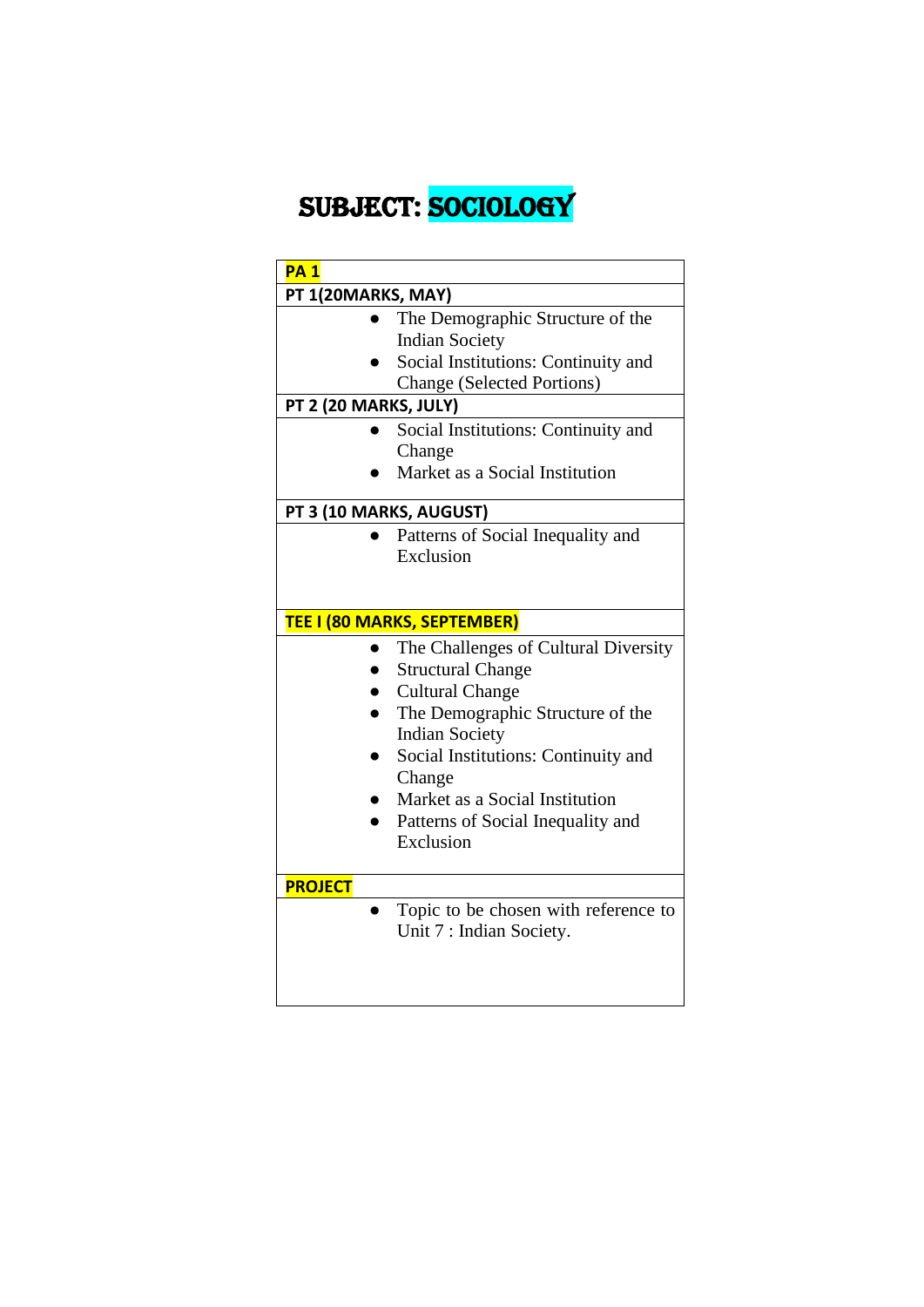# SUBJECT: PSYCHOLOGY (037)

| <b>PA1</b> |                    |
|------------|--------------------|
|            | PT 1(20MARKS, MAY) |

1. Variations in psychological attributes

#### **PT 2 (20 MARKS, JULY)**

2. Self & Personality

#### **PT 3 (10 MARKS, AUGUST)**

3. Meeting Life Challenges

#### **TEE I (70 MARKS, SEPTEMBER)**

- 4. Psychological Disorders
- 5. Therapeutic Approaches

ALL CHAPTERS FROM PT-1, PT-2 & PT-3

**PRACTICAL 30 MARKS**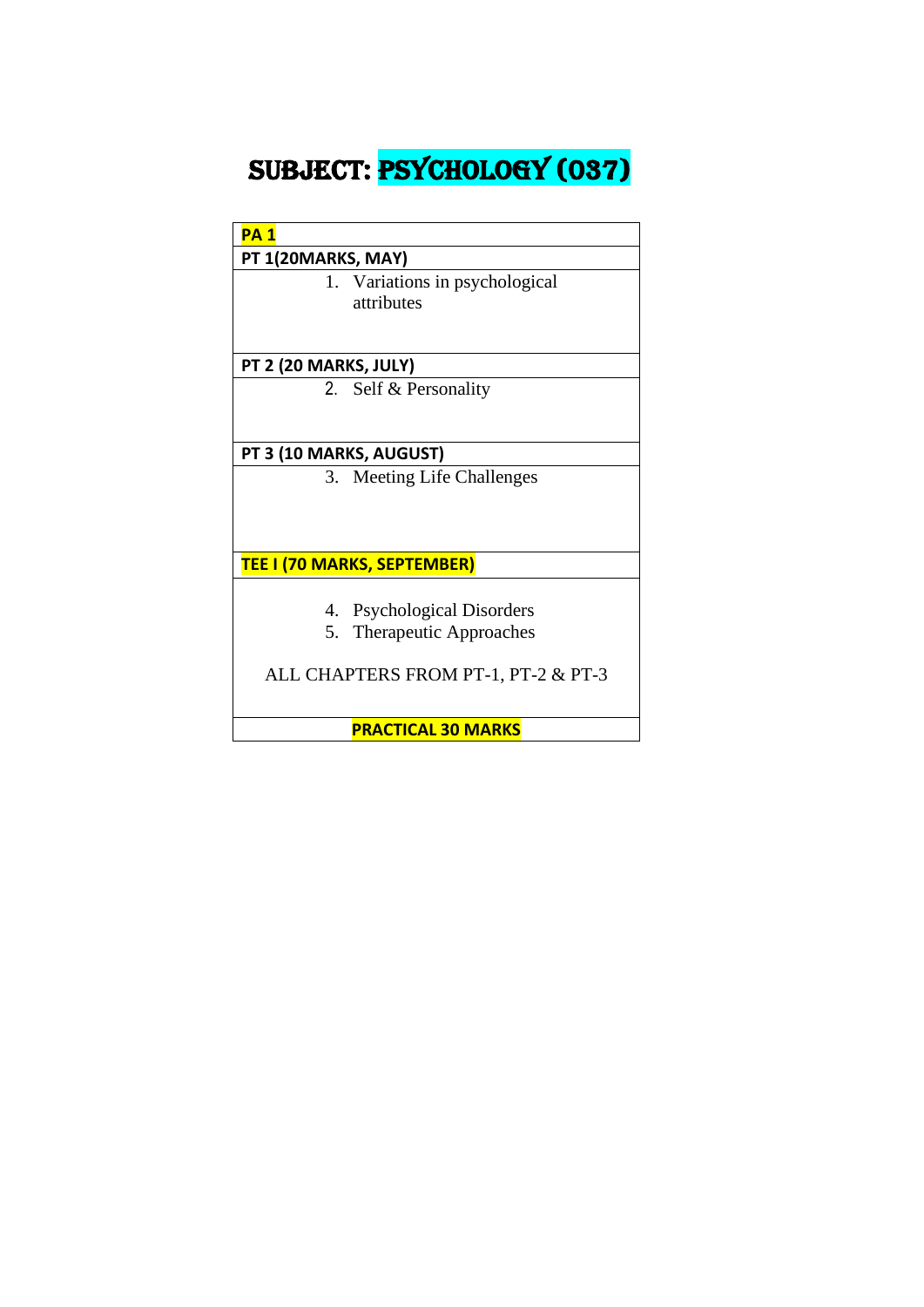# SUBJECT: GEOGRAPHY

| <b>PA1</b>                                                | PA <sub>2</sub>                    |
|-----------------------------------------------------------|------------------------------------|
| PT 1(20MARKS, MAY)                                        | PT 4 (20 MARKS, NOVEMBER)          |
|                                                           |                                    |
| <b>BOOK 1 - FUNDAMENTALS OF</b>                           |                                    |
| <b>HUMAN GEOGRAPHY</b>                                    |                                    |
| 1. Human Geography: Nature and Scope                      |                                    |
|                                                           |                                    |
| 2. The World Population                                   |                                    |
| Distribution, Density and<br>Growth                       |                                    |
|                                                           |                                    |
| 3. Population Composition                                 |                                    |
| <b>BOOK 2 - PEOPLE AND ECONOMY</b>                        |                                    |
| 1. POPULATION                                             |                                    |
| Distribution, Density, Growth                             |                                    |
| and Composition                                           |                                    |
| 2. MIGRATION                                              |                                    |
| Types, Causes and Consequences                            |                                    |
|                                                           |                                    |
| PT 2 (20 MARKS, JULY)                                     | PT 5 (20 MARKS, DECEMBER)          |
| <b>BOOK 1 - FUNDAMENTALS OF</b><br><b>HUMAN GEOGRAPHY</b> |                                    |
| 4. Human Development                                      |                                    |
| 5. Primary activities                                     |                                    |
| <b>BOOK 2 - PEOPLE AND ECONOMY</b>                        |                                    |
| 3. Human Development                                      |                                    |
| PT 3 (10 MARKS, AUGUST)                                   | PT 6 (10 MARKS, JANUARY)           |
| <b>BOOK 1 - FUNDAMENTALS OF</b>                           |                                    |
| <b>HUMAN GEOGRAPHY</b>                                    |                                    |
| 7. Tertiary and Quaternary activities                     |                                    |
|                                                           |                                    |
| <b>TEE I (80 MARKS, SEPTEMBER)</b>                        | <b>TEE II (80 MARKS, FEBRUARY)</b> |
| <b>BOOK 1 - FUNDAMENTALS OF</b><br><b>HUMAN GEOGRAPHY</b> |                                    |
| 1. Human Geography - Nature and Scope                     |                                    |
| 2. The World Population                                   |                                    |
| Distribution, Density and Growth                          |                                    |
| 3. Population Composition                                 |                                    |
| 4. Human Development                                      |                                    |
| 5. Primary activities                                     |                                    |
| 6. Secondary activities                                   |                                    |
| 7. Tertiary and Quaternary activities                     |                                    |
| 8. Transport and Communication                            |                                    |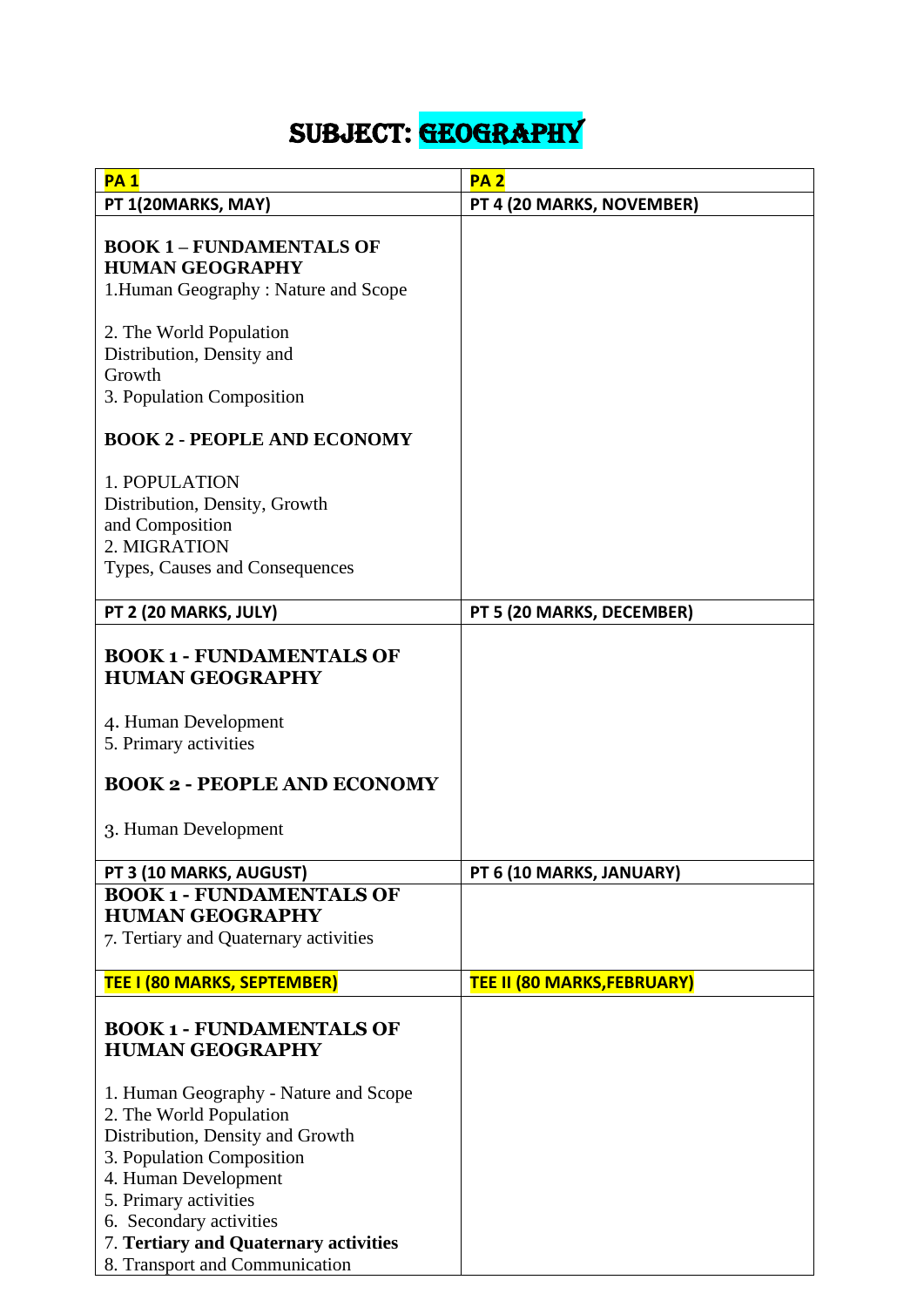| 9. International Trade<br>10. Human Settlements                                                                                                                                                                                                                                                                                                                                                                                                 |                |
|-------------------------------------------------------------------------------------------------------------------------------------------------------------------------------------------------------------------------------------------------------------------------------------------------------------------------------------------------------------------------------------------------------------------------------------------------|----------------|
| <b>BOOK 2 - PEOPLE AND ECONOMY</b>                                                                                                                                                                                                                                                                                                                                                                                                              |                |
| 1. POPULATION<br>Distribution, Density, Growth<br>and Composition<br>2. MIGRATION<br>Types, Causes and<br>Consequences<br>3. Human Development<br>4. Human Settlements<br>10. Transport and Communication                                                                                                                                                                                                                                       |                |
| Theory (70 marks)<br>Book 1: Fundamentals of Human Geography<br>$-30$ marks<br>Book 2: India People and Economy $-30$<br>marks<br>Map Identification: 5 marks<br>Map Location & labelling : 5 marks<br>BOOK 1 - Map Work on identification of<br>features based on 1-5 units on the outline<br>Physical /Political map of World.<br>BOOK 2 - Map work on locating and labelling<br>of features based on above units on outline<br>map of India. |                |
| <b>PRACTICAL</b>                                                                                                                                                                                                                                                                                                                                                                                                                                | <b>PROJECT</b> |
| Practical (30 marks)<br>1. Data: its sources and compilation<br>2. Data processing                                                                                                                                                                                                                                                                                                                                                              |                |

.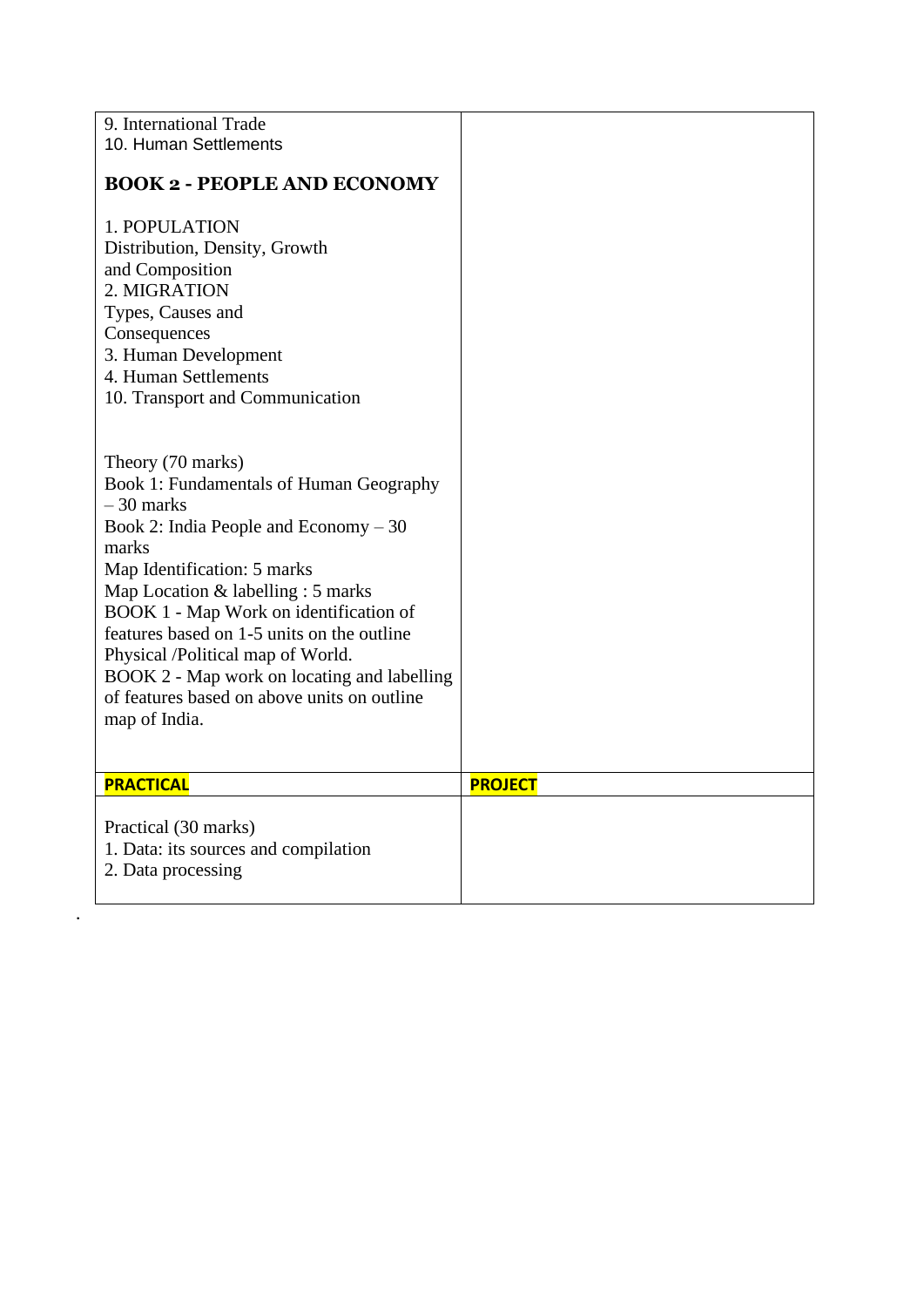# SUBJECT: P.ED

| <b>PA1</b> |                                                   |
|------------|---------------------------------------------------|
|            | PT 1(20Marks, MAY)                                |
|            | UNITI-PLANNINGINSPORTS                            |
|            | UNITII-SPORTS&NUTRITION                           |
|            | PT 2 (20 marks, july)                             |
|            | UNITIII-YOGA&LIFESTYLE                            |
|            | UNITIV-                                           |
|            | PHYSICALEDUCATION&SPORTSFORCWSN(CHILDRENWITHSPECI |
|            | ALNEED /DIVYANG)                                  |
|            | PT 3 (10 marks, august)                           |
|            | <b>UNITV-CHILDREN&amp;WOMEN IN SPORTS</b>         |
|            | <b>TEE I (35 MARKS, SEPTEMBER)</b>                |
|            |                                                   |
|            | • $CT - CT - 1, CT - 2\&PT - 1$                   |
|            | UNIT-I TO UNIT-V FOR THEORY                       |
|            | PRACTICAL-(15)                                    |
|            | <b>MOTOR FITNESS TEST</b>                         |
|            | MAJOR GAMES (SKILL OF ANYONE GAME OF CHOICE FROM  |
|            | BASKETBALL, FOOTBALL, KABADDI, KHO-               |
|            | KHO, VOLLEYBALL, CRICKET)                         |
|            | YOGIC PRACTICE                                    |
|            | <b>VIVAVOCE</b>                                   |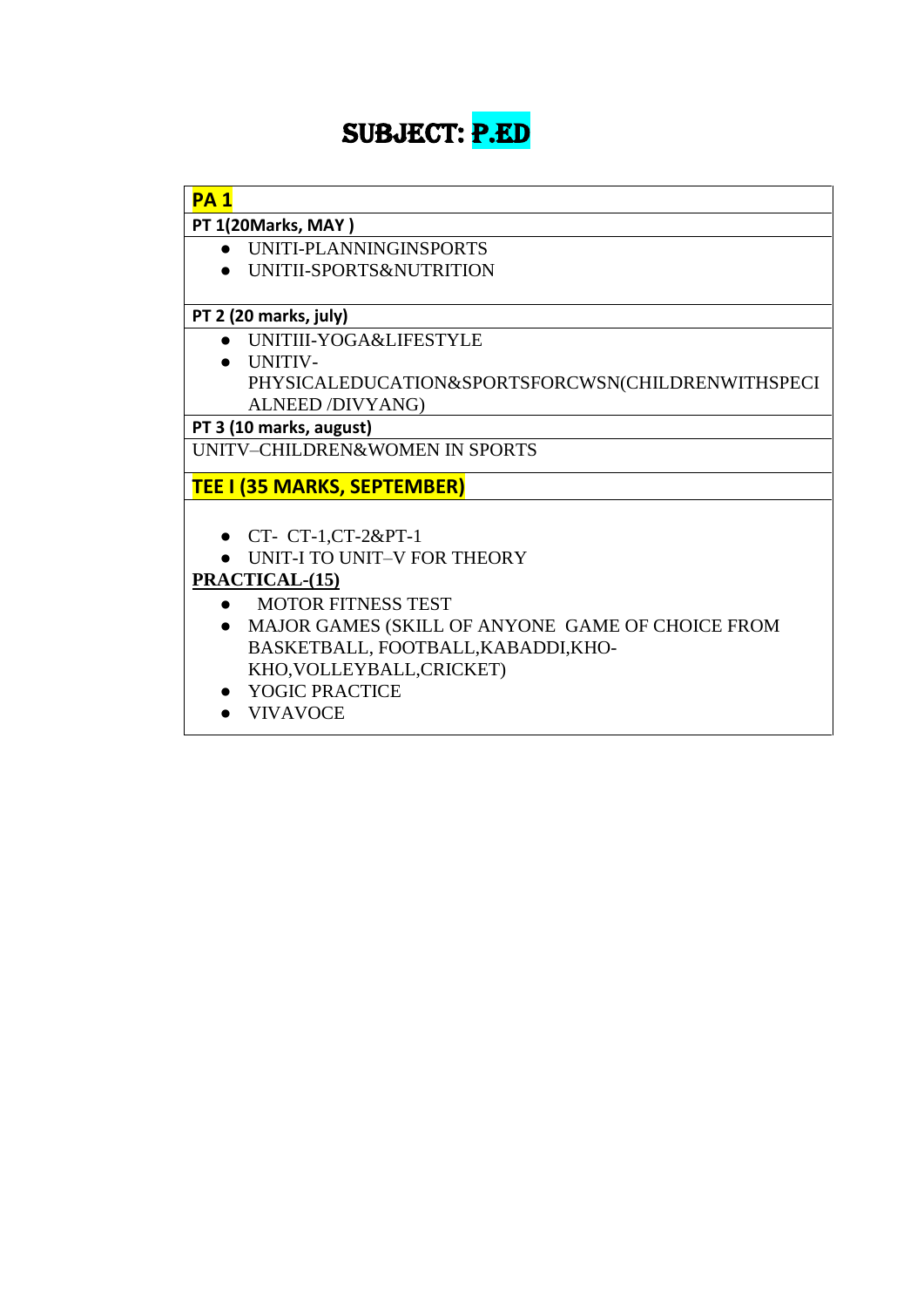# SUBJECT: BANKING

| <b>PA 1</b>                                                                                                                                                                                                                                                                                                                                                                                                                                                                                                                                                                                                                                                                                       | PA2                                                                                                                                                                                                                                                                                                                                                                                                                                                                                                      |
|---------------------------------------------------------------------------------------------------------------------------------------------------------------------------------------------------------------------------------------------------------------------------------------------------------------------------------------------------------------------------------------------------------------------------------------------------------------------------------------------------------------------------------------------------------------------------------------------------------------------------------------------------------------------------------------------------|----------------------------------------------------------------------------------------------------------------------------------------------------------------------------------------------------------------------------------------------------------------------------------------------------------------------------------------------------------------------------------------------------------------------------------------------------------------------------------------------------------|
| PT 1(20MARKS, MAY)                                                                                                                                                                                                                                                                                                                                                                                                                                                                                                                                                                                                                                                                                | PREBOADR EXAMINATION                                                                                                                                                                                                                                                                                                                                                                                                                                                                                     |
| <b>Ancillary Services of Banks</b>                                                                                                                                                                                                                                                                                                                                                                                                                                                                                                                                                                                                                                                                |                                                                                                                                                                                                                                                                                                                                                                                                                                                                                                          |
| Safe custody of valuables.<br>$\bullet$<br>Lockers.<br>Remittances - RTGS / NEFT / Drafts.<br>Fee based services- Issuing Guarantees and<br>letters of credit.<br>Selling Third Party Products- Insurance and<br>Mutual fund units.<br>Credit Cards, Debit Cards.<br>Brokerage and Demit Services.<br>PT 2 (20 MARKS, JULY)<br><b>Innovations in Banking Technology</b><br>Bank Computerization.<br>$\bullet$<br>Core Banking.<br>Online Banking.<br>Mobile Banking.<br>Internet Banking.<br>PT 3 (10 MARKS, AUGUST)<br><b>Organization of a Bank Branch</b><br>Bank Branch Set up, Strong Room.<br>$\bullet$<br>Front Office, Back Office.<br>Security Arrangements in Bank.<br>Clearing Houses. | <b>Basics of Business Mathematics</b><br>Calculation of simple interest and<br>Calculations of interest on Savings Accounts.<br>Calculations of date of maturity of bills of<br>exchange.<br><b>Reserve Bank of India Regulations on Banks - I</b><br>Cash Reserve Ratio.<br><b>Statutory Liquidity Ratio.</b><br><b>Bank Rate.</b><br><b>Reserve Bank of India Regulations on Banks -</b><br>$\mathbf{I}$<br>Repo Rate.<br>$\bullet$<br>Reverse Repo Rate.<br><b>Base Rate.</b><br><b>FULL SYLLABUS</b> |
| <b>TEE I (80 MARKS, SEPTEMBER)</b>                                                                                                                                                                                                                                                                                                                                                                                                                                                                                                                                                                                                                                                                |                                                                                                                                                                                                                                                                                                                                                                                                                                                                                                          |
| <b>Basics of Business Mathematics</b><br>Calculation of simple interest and Compound<br>Interest.<br>Calculations of interest on fixed rate and<br>Floating rate.<br>Calculation of EMIs.<br>$^{+}$<br>Ancillary Services of Banks (Rev)<br>Innovations in Banking Technology (Rev)<br><b>PROJECT</b>                                                                                                                                                                                                                                                                                                                                                                                             | <b>PROJECT</b>                                                                                                                                                                                                                                                                                                                                                                                                                                                                                           |
| AS PER CBSE GUIDELINE                                                                                                                                                                                                                                                                                                                                                                                                                                                                                                                                                                                                                                                                             | PRACTICAL FILES AS PER CBSE<br><b>GUIDELINE</b>                                                                                                                                                                                                                                                                                                                                                                                                                                                          |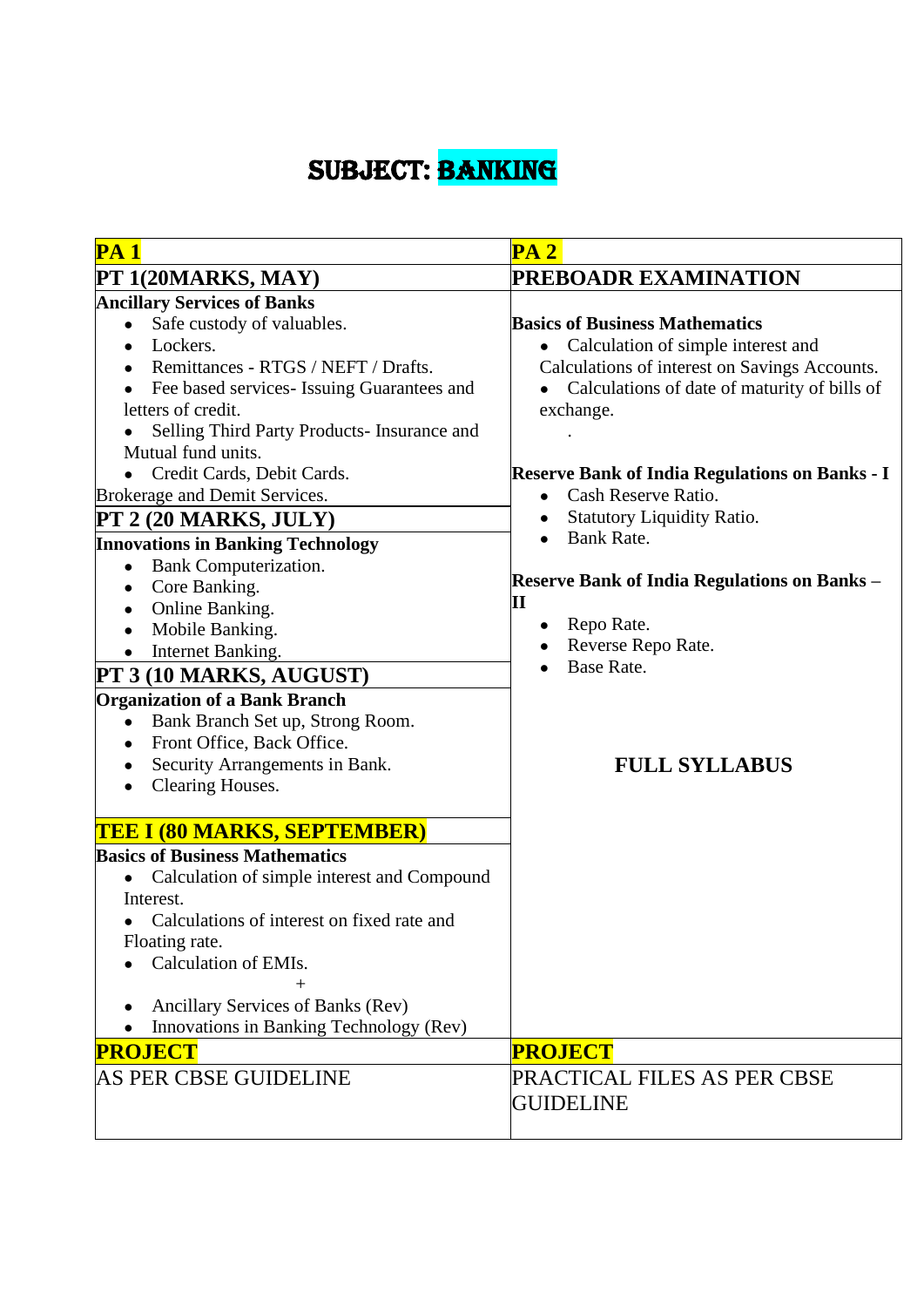# SUBJECT: HINDI

| <b>PA1</b>                                  |
|---------------------------------------------|
| PT 1(20MARKS, MAY)                          |
| आरोह भाग $\text{-}2$                        |
| गद्य भाग :-                                 |
| • भक्तिन                                    |
| • बाज़ार दर्शन                              |
| पद्य भाग :-                                 |
| ●आत्मपरिच, एक गीत                           |
| $\bullet$ पतंग                              |
| वितान भाग -2                                |
| •सिल्वर वैडिंग                              |
| रचनात्मक लेखन एवं जनसंचार -                 |
| •पत्र, संचार माध्यम अर्थ एवं प्रकृति        |
| $\bullet$ अपठित गद्यांश, पद्यांश            |
|                                             |
| PT 2 (20 MARKS, JULY)                       |
| आरोह भाग -2                                 |
| गद्य भाग -                                  |
| • काले मेघा पानी दे                         |
| • पहलवान की ढोलक •चार्ली चैप्लिन यानी हम सब |
| पद्य भाग :-                                 |
| • कविता के बहाने                            |
| • बात सीधी थी पर                            |
| ●कैमरे में बंद अपाहिज                       |
| वितान भाग -2                                |
| • जूझ                                       |
| रचनात्मक लेखन एवं जनसंचार –                 |
| • प्रिंट माध्यम                             |
| •संस्कृति निबंध                             |
| • अपठित गद्यांश, पद्यांश                    |
|                                             |
|                                             |
| PT 3 (10 MARKS, AUGUST)                     |
| आरोह भाग-2                                  |
| <u>गद्य भाग :-</u>                          |
| • नामक                                      |
| पद्य भाग -                                  |
| • सहर्ष स्वीकारा है                         |
| • उषा                                       |
| TEE I (80 MARKS, SEPTEMBER)                 |
| आरोह भाग -2                                 |
| गद्य भाग :-                                 |
| • भक्तिन                                    |
|                                             |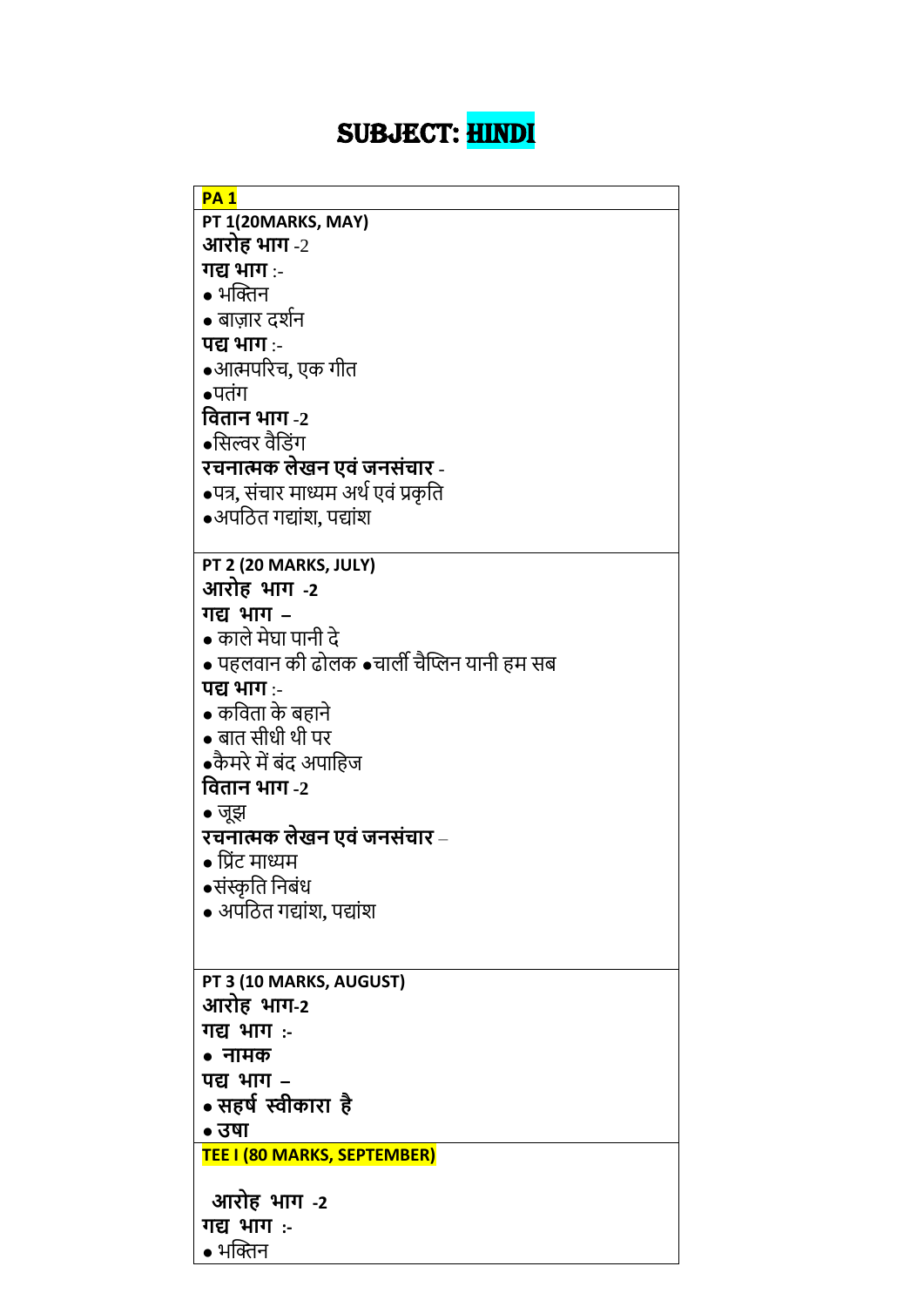| • बाज़ार दर्शन                                                    |
|-------------------------------------------------------------------|
| •काले मेघा पानी दे<br>• पहलवान की ढोलक •चार्ली चैप्लिन यानी हम सब |
| $\bullet$ नामक<br>पद्य भाग:-                                      |
| ●आत्मपरिच, एक गीत                                                 |
| $\bullet$ पतंग<br>●कविता के बहाने                                 |
| $\bullet$ बात सीधी थी पर                                          |
| •कैमरे में बंद अपाहिज<br>वितान –                                  |
| • सिल्वर वैडिंग                                                   |
| $\bullet$ जूझ<br>रचनात्मक लेखन एवं जनसंचार –                      |
| • अपठित गद्यांश पद्यांश                                           |
| $\bullet$ रिपोर्ट लेखन<br>$\bullet$ आलेख लेखन                     |
| ●फीचर लेखन                                                        |
| • जनसंचार माध्यम                                                  |
| <b>PROJECT</b><br>किन्हीं चार साहित्यकारों का                     |
| जीवन परिचय लिखें ।                                                |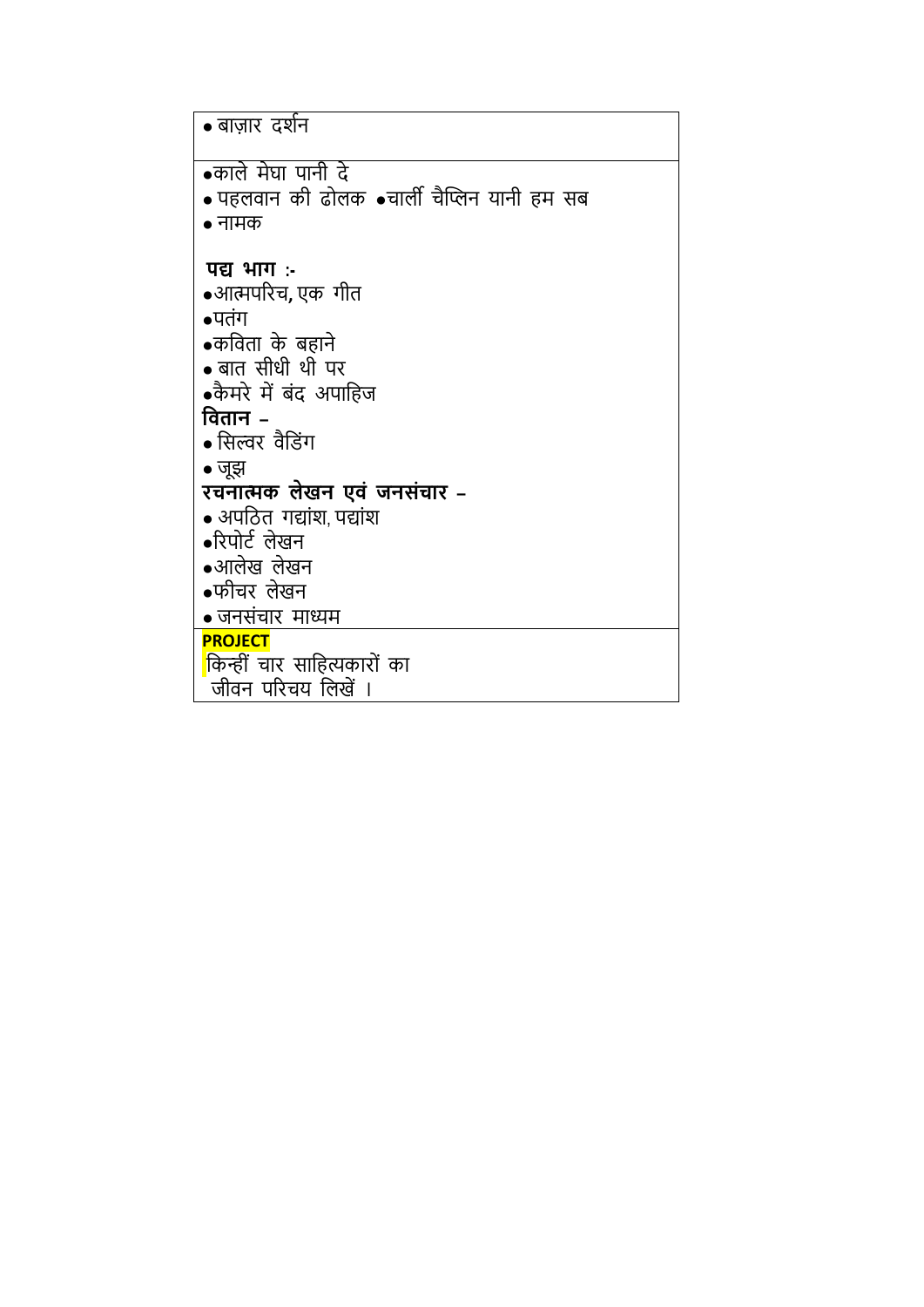# **SUBJECT: ECONOMICS**

### **PA 1 PT 1(20MARKS, MAY)**

|           | <b>MONEY</b><br>$\bullet$                               |  |
|-----------|---------------------------------------------------------|--|
|           | • BANKING                                               |  |
|           | • GOVERNMENT BUDGET AND THE ECONOMY                     |  |
|           | • BALANCE OF PAYMENTS                                   |  |
|           |                                                         |  |
|           | PT 2 (20 MARKS, JULY)                                   |  |
| $\bullet$ | DEVELOPMENT EXPERIENCE (1947-90) AND ECONOMIC           |  |
|           | <b>REFORMS SINCE 1991</b>                               |  |
| $\bullet$ | INDIAN ECONOMY IN THE EVE OF INDEPENDENCE               |  |
| $\bullet$ | <b>INDIAN ECONOMY 1950 - 1990</b>                       |  |
|           |                                                         |  |
|           |                                                         |  |
|           | PT 3 (10 MARKS, AUGUST)                                 |  |
|           | <b>EIBERALISATION, PRIVATISATION AND GLOBALISATION:</b> |  |
|           | AN APPRAISAL                                            |  |
| $\Box$    | <b>POVERTY</b>                                          |  |
| $\Box$    | HUMAN CAPITAL FORMATION                                 |  |
|           | <b>TEE I (40 MARKS, SEPTEMBER)</b>                      |  |
|           | <b>MONEY</b><br>$\mathbb{R}$                            |  |
|           | <b>BANKING</b>                                          |  |
|           | <b>E</b> GOVERNMENT BUDGET AND THE ECONOMY              |  |
|           | <b>BALANCE OF PAYMENTS</b>                              |  |
|           | DEVELOPMENT EXPERIENCE (1947-90) AND ECONOMIC<br>P.     |  |
|           | <b>REFORMS SINCE 1991</b>                               |  |
|           | INDIAN ECONOMY IN THE EVE OF INDEPENDENCE<br>7          |  |
|           | INDIAN ECONOMY 1950 - 1990<br>$\mathbf{E}$              |  |
|           | LIBERALISATION, PRIVATISATION AND GLOBALISATION:<br>[?] |  |
|           | <b>AN APPRAISAL</b>                                     |  |
|           | <b>POVERTY</b><br>R.                                    |  |
|           | <b>HUMAN CAPITAL FORMATION</b><br>2                     |  |
|           | <b>RURAL DEVELOPMENT</b><br>p.                          |  |
|           | NATIONAL INCOME AND RELATED AGGREGATES<br>?             |  |
|           |                                                         |  |
|           |                                                         |  |
|           | <b>PROJECT</b>                                          |  |
|           |                                                         |  |
|           | PROJECT AS PER CBSE GUIDELINES                          |  |
|           |                                                         |  |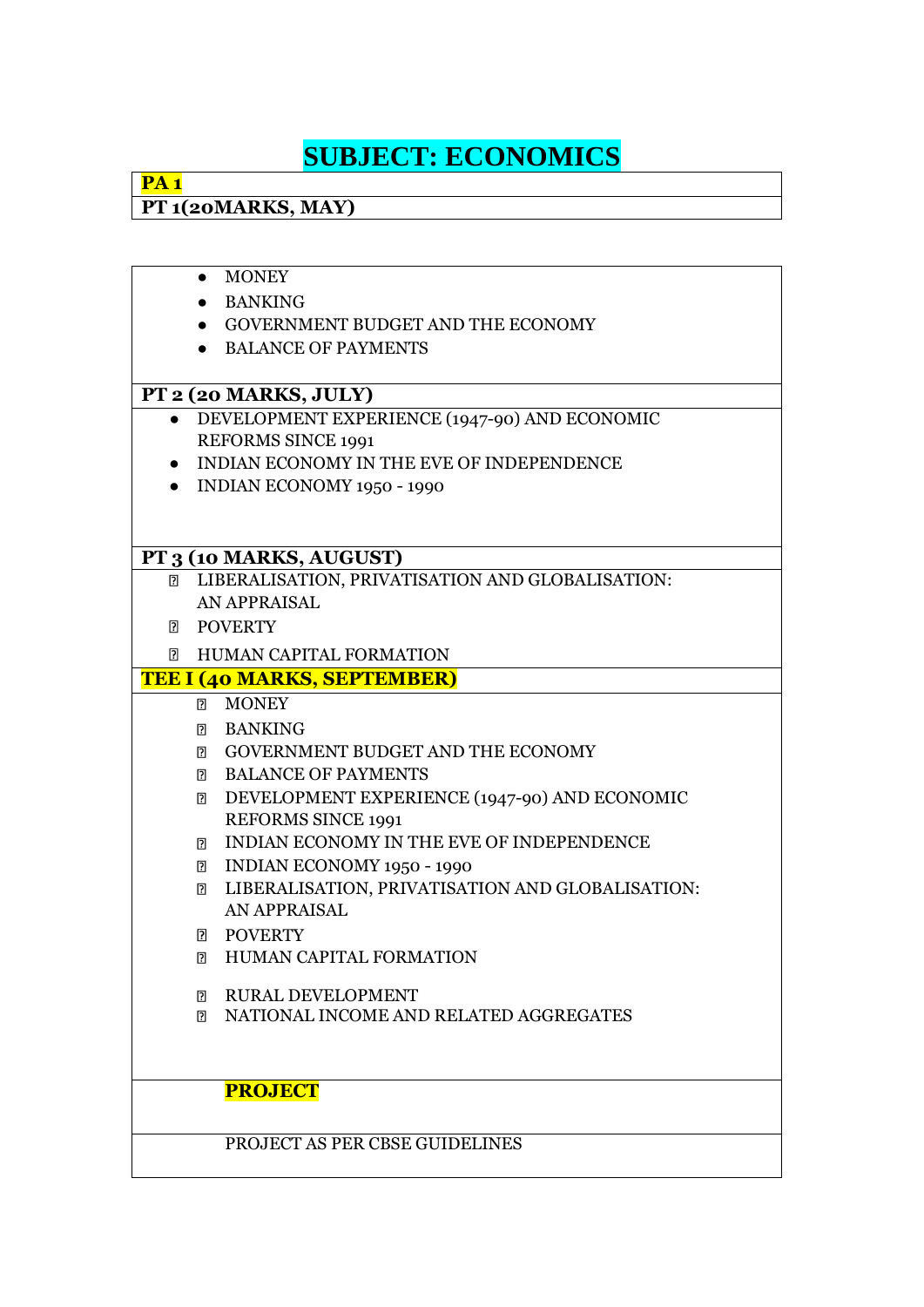## **SUBJECT: MATHEMATICS**

**PT 1(20MARKS, MAY)**

**PA 1**

● RELATION AND FUNCTIONS ● INVERSE TRIGONOMETRIC FUNCTIONS **PT 2 (20 MARKS, JULY)** ● MATRICES ● DETERMINANTS **PT 3 (10 MARKS, AUGUST)** ● CONTINUITY AND DIFFERENTIABILITY **TEE I (40 MARKS, SEPTEMBER)** ● RELATION AND FUNCTION(CONTINUE) ● INVERSE TRIGONOMETRIC FUNCTIONS (CONTINUE) ● MATRICES (CONTINUE) ● DETERMINANTS (CONTINUE) ● CONTINUITY AND DIFFERENTIABILITY (CONTINUE) ● APPLICATION OF DERIVATIVES ● LINEAR PROGRAMMING **PROJECT** TO MINIMISE THE COST OF THE FOOD, MEETING THE DIETARY REQUIREMENTS OF THE STAPLE FOOD OF THE ADOLESCENT

STUDENTS OF YOUR SCHOOL